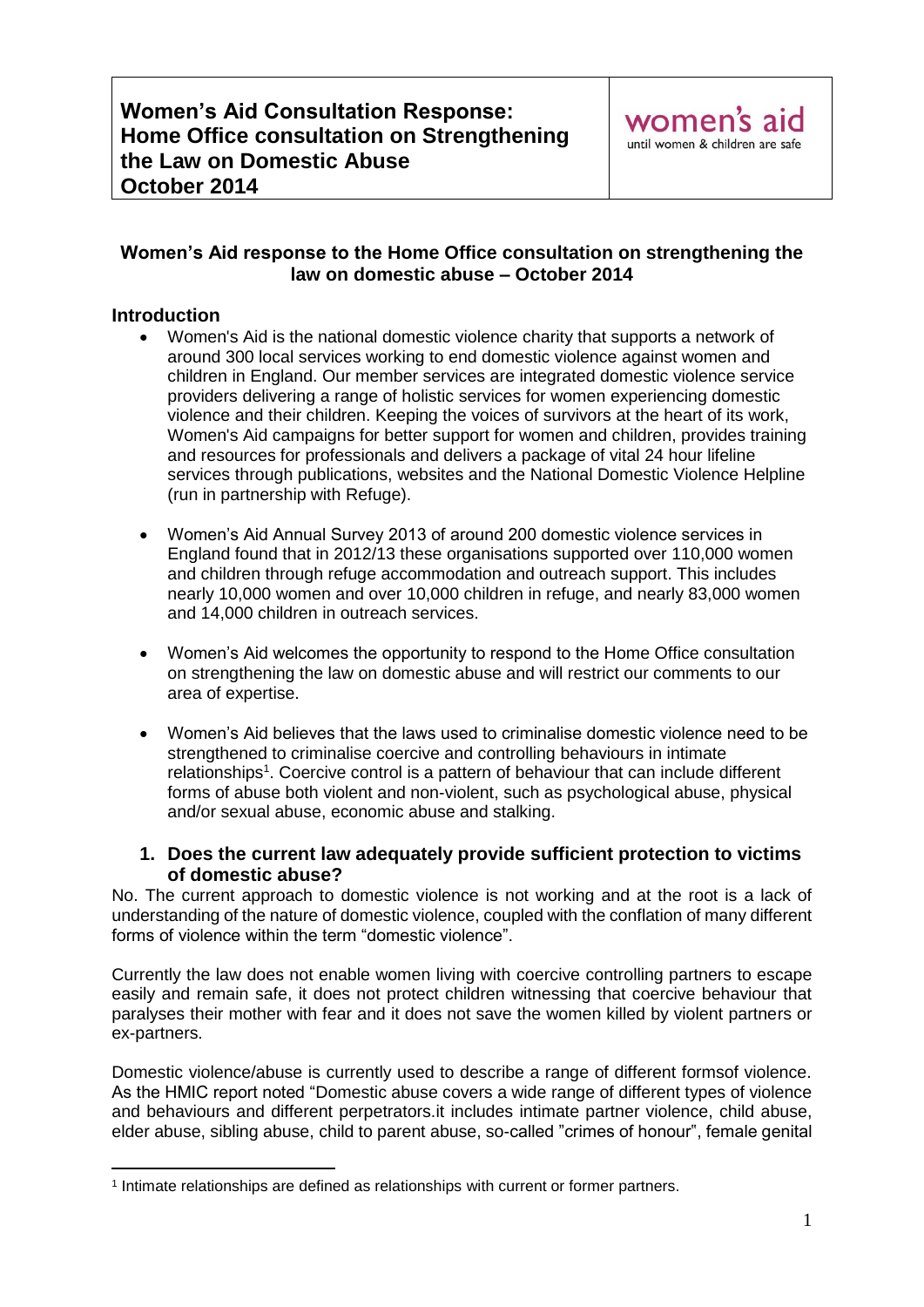mutilation, forced marriage and other violent acts within the family. There are marked differences between sibling abuse and intimate partner abuse. Intimate partner violence, which affects women disproportionately, includes a range of different types of violence including: physical and or/sexual violence; intimidation; isolation; control and the "micro management" of everyday life"<sup>2</sup>.

The most prevalent form of domestic violence is violence in intimate relationships. Women's Aid has been providing suport to women escaping violence for 40 years. The overwhelming majority of survivors we support have experienced a pattern of coercive and controlling behaviour that can combine physical, physchological, sexual, financial and other forms of violence, from current or former partners, husbands or boyfriends. The impact of this violence in close relationships on women and their children can be devastating and long lasting yet its essence of power and control is not criminalised. On average two women are murdered each week in England and Wales by their current or former partner. In 2012/13 it was estimated that 1.2 million women (7.1% of population) had experienced violence from intimate partners<sup>3</sup>.

The laws used to prosecute intimate partner violence – including assault, burglary, property, breach of a restraining order, rape, kidnapping and murder – do not address its core. Current legislation largely reinforces an approach based on incidents, rather than considering the pattern of coercive control as detailed in the cross-Government definition, and there is no mechanism for capturing patterns of power and control within an ongoing relationship.

Our extensive experience of working with victims tells us that there are multiple behaviours that women experience that are not criminalised but are harmful and dangerous. Psychological and emotional control is used, with the threat use of physical and or sexual violence to frighten and control their victims. Perpetrators exert control to subvert the victim's autonomy and sense of self. These behaviours are part of a pattern of violence. Below are examples that were posted on the Women's Aid Survivors' Forum in April 2014 that we believe are not currently effectively criminalised.

- *"My ex decided when the heating should be switched on, and if he decided no heating was necessary we froze. I wouldn't ever dare to say I was cold because the resulting verbal abuse and unpleasantness wasn't worth it".*
- *"Coercive control keeps you quiet. It makes you into a puppet. It appears to be normal behaviour, but the constant presence of it and the repetitious nature makes it something very different than a bad mood. A look is enough to keep you quiet and in line, but barely able to breathe."*

<sup>1</sup> <sup>2</sup> HMIC, Everyone's business: Improving the police response to domestic abuse, March 2014, P29. <sup>3</sup> ONS Intimate Partner Violence and Partner Abuse (2014). While some men experience violence from a partner very few, around 5% of the population, experience repeated victimisation from a female partner. Hester, M (2009). Who Does What to Whom? Gender and Domestic Violence Perpetrators: Identifying Needs to Inform Early Intervention' Violence Against Women Research Group School for Policy Studies. University of Bristol.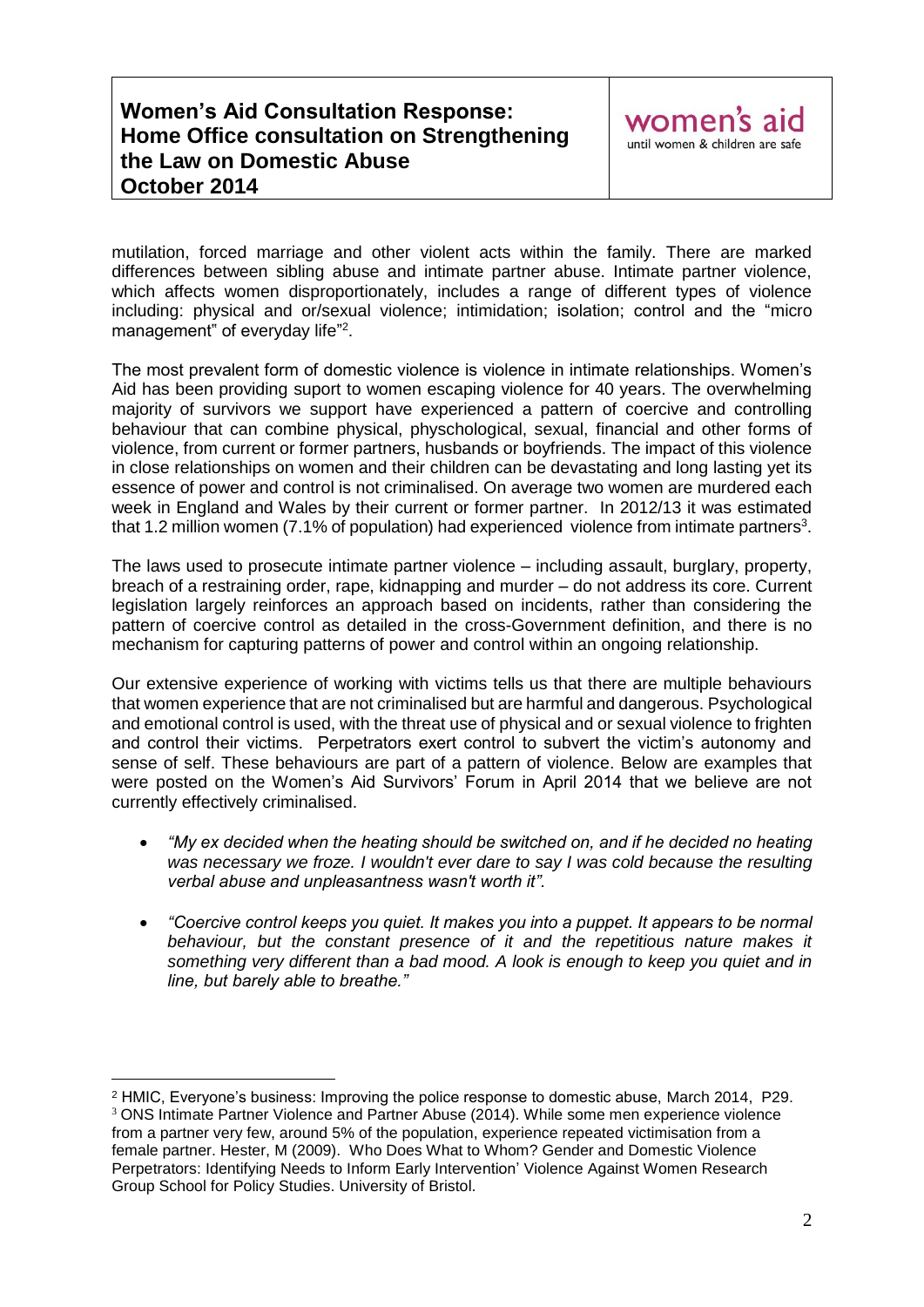- *"He has full control of all my benefits.he takes equipment away from me. He runs up debts in both his; my name without talking to me - huge sums of £. He chooses if or when you can go out socially or on holiday."*
- *"He'd check my phone constantly...if he found any messages or the phone number, from someone he didn't like/approve of then he'd kick off and demand to know why I'm talking to them. If there was nothing on there, he'd kick off that I've obviously deleted it all. If I refused to let him check my phone, or put a code on it, I was obviously hiding something."*
- *"Had his friends watching me, eg in the local shop/ taxi firms, etc so he would know where I had been or what I bought"*

The HMIC report into police response to domestic violence published in March 2014 found "alarming and unacceptable weaknesses in some core policing activity<sup>4</sup>" in relation to domestic violence. The report highlighted that the police often did not recognise and respond appropriately to domestic violence particularly when it was non-violent, often not recognising patterns of coercive controlling behaviour. HMIC made particular recommendations about training for police and for there to be a renewed effort to tackle domestic violence.

It is necessary to extend the law to recognise that violence in intimate relationships, at its most dangerous, is rarely a single incident of physical abuse but a pattern of ongoing controlling behaviour that involves psychological abuse as well as the threat or reality of physical and sexual violence. The police response naturally mirrors the legal framework within which the police operate: it is incident-led and does not take into account the pattern of behaviour, therefore failing to see its seriousness.

#### **2. In what ways could the law be strengthened?**

Women's Aid recommends that the law is strengthened by the introduction of a new criminal offence that enables a prosecution to be brought on the basis of "a course of conduct" of coercive control against victims of violence/abuse (physical and non-physical) in intimate relationships. This was recommended by the 2009 ACPO review<sup>5</sup>. The course of conduct criminalised should be specifically identified as a pattern of coercive and controlling behaviour that can include, but is not limited to physical and sexual violence and nonphysical violence such as psychological abuse. It is important that the new offence recognises the impact of this form of violence on victims, which can be devastating. The new law therefore needs to include reference to the fact that the perpetrator should know, or reasonably ought to know that the course of conduct will cause the victim fear.

It is our opinion that the framework of the harassment and stalking legislation can be used to criminalise these behaviours. Whilst the Protection from Harassment Act (PHA) 1997 itself is not fit for purpose when looking at incidents that take place within an ongoing relationship, we believe that the same framework can be used when criminalising coercive control, a pattern of behaviour and psychological abuse.

<u>.</u>

<sup>4</sup> Opcit, HMIC March 2014

<sup>5</sup> Tackling Perpetrators Of Violence Against Women and Girls: ACPO Review for the Home Secretary, 2009, Proposal 4, p35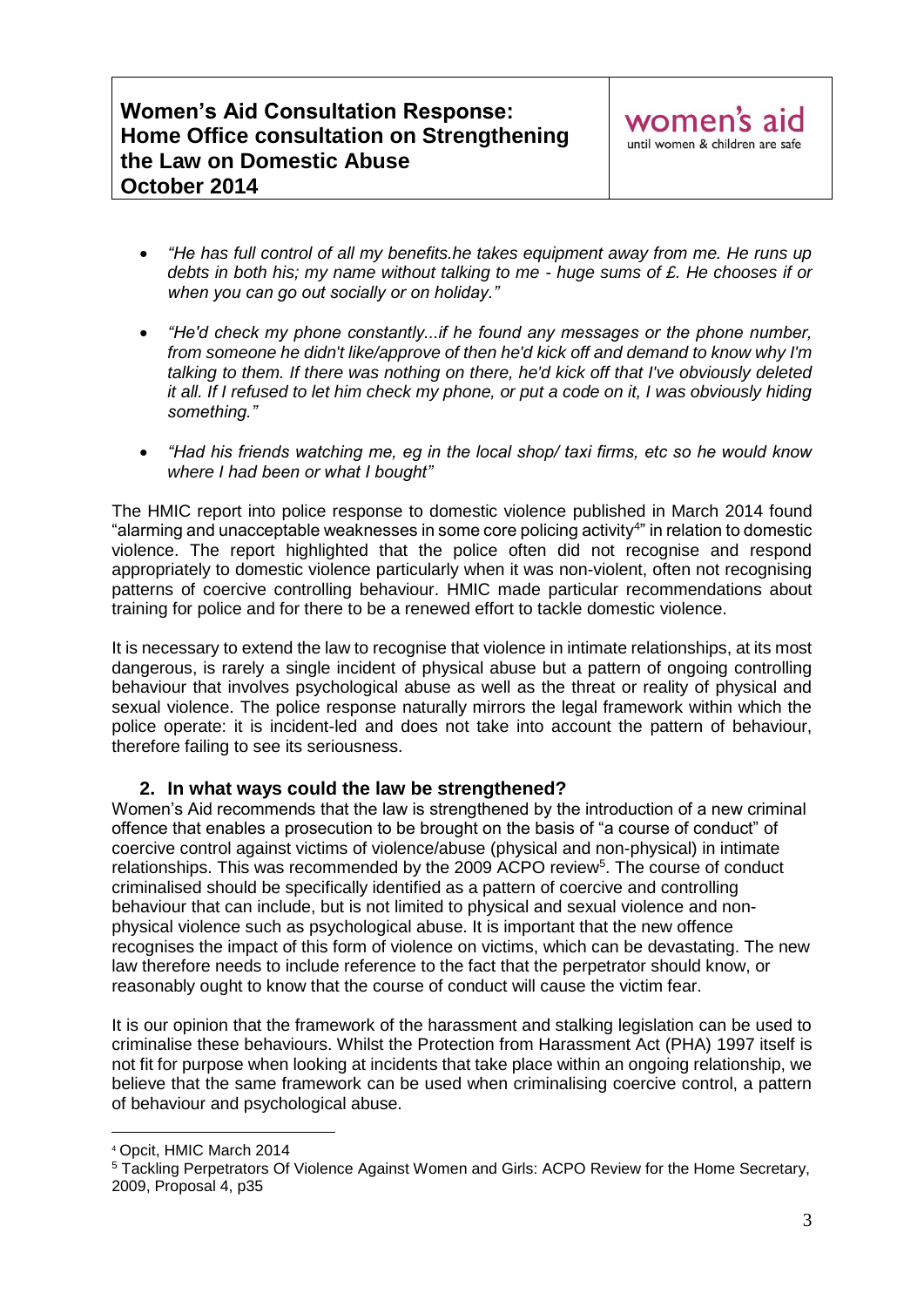We would suggest the creation of a summary only offence and an either way offence. The summary only offence would describe a course of conduct that would include psychological abuse and coercive control where the defendant knows, or ought to know that it amounts to a pattern of abuse to another.The more serious offence would describe either:

- a) A course of conduct which would cause another to fear that violence will be used against them where the defendant should know, or reasonably ought to know that this course of conduct will cause the other to fear so to fear on that occasion; or
- b) A course of conduct which would cause another serious alarm or distress where the defendant should know, or reasonably ought to know that this course of conduct will cause serious alarm or distress which has a "substantial adverse effect on the day-today activities of the victim".

As such, we suggest that a possible route for legislation would look similar to the PHA 1997.

#### **3. Does the current law sufficiently capture the Government's nonstatutory definition of domestic abuse?**

No. Women's Aid believes that the law needs to be strengthened by criminalising coercive controlling behaviour which is a pattern of behaviour that includes psychological abuse as noted above.

We welcome the inclusion of coercive controlling behaviour in the new definition change in March 2013. However we would not support making the definition statutory. The conflation of family violence with violence in intimate relationships in the definition does not recognise that coercive control is an aspect of the latter and not the former<sup>6</sup>. Without the legal framework to enforce it, we, and many others, believe that the change in the definition has not had the desired effect in practice.

Members of Women's Aid Young People's Advisory Panel (a group of young people who have experienced domestic violence) felt that current laws do not capture what domestic violence really is and support the creation of a new law around coercive control. They felt that having this law would have better protected and supported them when they were experiencing violence and reporting to the police.

The Domestic Violence Law Reform campaign surveys of domestic violence victims and frontline domestic violence professionals show the strength of support for law change. The Victims' Voice survey<sup>7</sup> found that:

- 98% of victims felt that reform of the law and practice around domestic violence is needed;
- 88% of respondents said the criminal justice system didn't take psychological harm into account;

1

 $6$  Liz Kelly and Nicole Westmarland, Time for a rethink – why the current government definition of domestic violence is a problem, April 12th, 2014, http://www.troubleandstrife.org/2014/04/time-for-arethink-why-the-current-government-definition-of-domestic-violence-is-a-problem/

<sup>7</sup> Domestic Violence Law Reform Campaign – The Victim's Voice Survey: Victim's Experience of Domestic Violence and the Criminal Justice System [http://paladinservice.co.uk/wp](http://paladinservice.co.uk/wp-content/uploads/2014/03/Victims-Voice-Report-March-2014-Website.pdf)[content/uploads/2014/03/Victims-Voice-Report-March-2014-Website.pdf](http://paladinservice.co.uk/wp-content/uploads/2014/03/Victims-Voice-Report-March-2014-Website.pdf)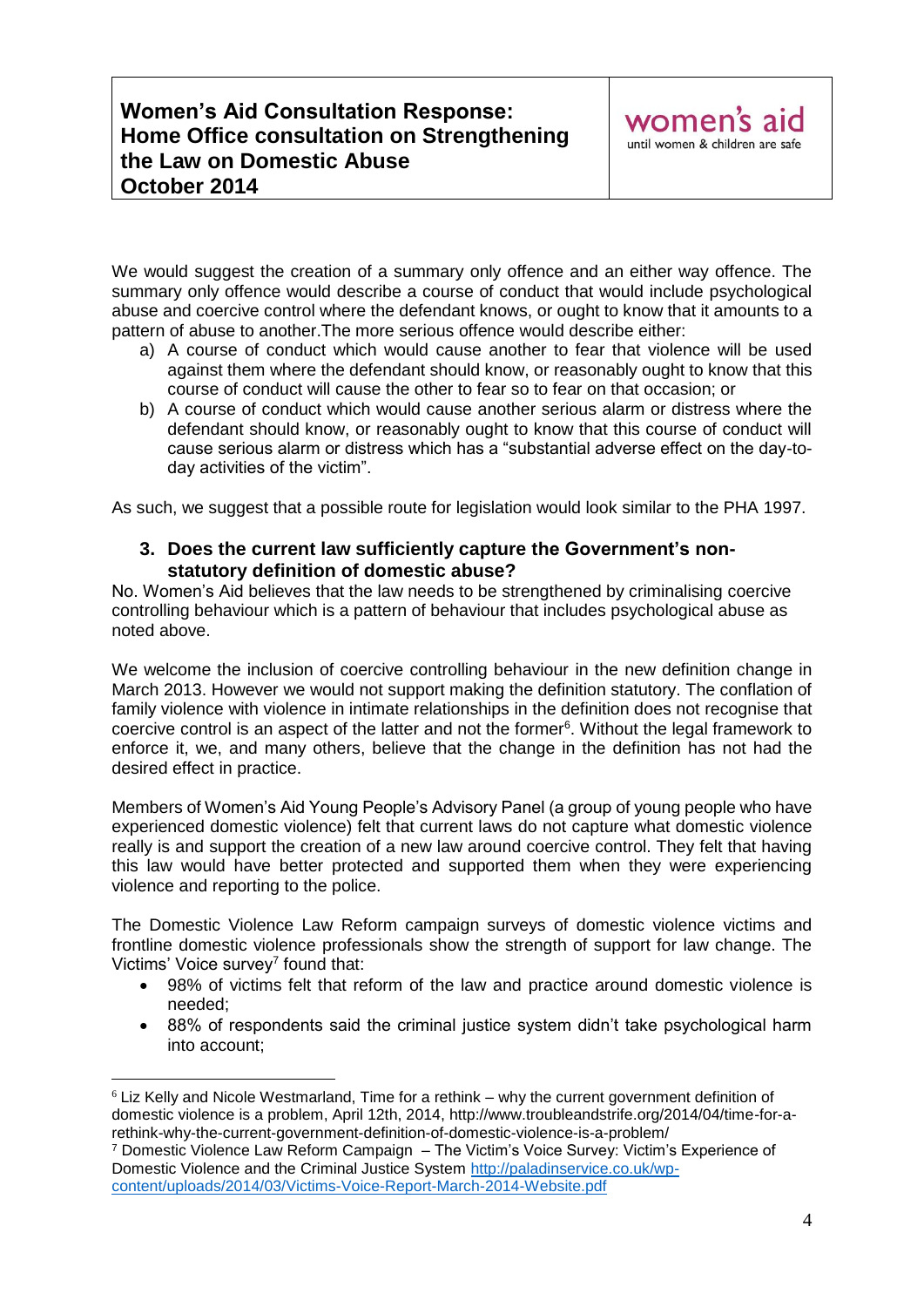57% who reported to police reported more than three instances of domestic violence, but 81% said the criminal justice system did not take any pattern of abuse into account.

The survey of frontline domestic violence professionals<sup>8</sup> found that:

- 97% of frontline domestic violence professionals agree that coercive control should be recognised in law:
- 96% of frontline domestic violence professionals agree that patterns of behaviour should be recognised in law;
- 96% of frontline domestic violence professionals agree that coercive control, including psychological abuse should be recognised in law.
- Importantly, professionals who had worked with victims where coercive control, including psychological abuse had been present reported that three quarters (75.6%) of those victims didn't think a crime had been committed and so did not report to the police.

Our Victims' Voice and Frontline Domestic Violence Professionals Surveys clearly underline the need for change to create a culture where victims report much earlier, are believed when they do and the dynamics and patterns of abuse are recognised and understood. Ultimately we want to create a culture where violence in intimate relationships is both better understood and considered unacceptable, where perpetrators are held to account and where victims and their children are protected. We believe that criminalising coercive control in intimate relationships, which would include criminalisng psychological abuse and patterns of behaviour, would be the catalyst needed for such a necessary change.

Legislation to better protect victims of violence in intimate relationships will not stop the violence overnight – but it will make clear the Government's commitment to ensuring that victims get the best protection and encourage a culture change in the justice system. It will require the police to have a clear understanding of the controlling behaviours used by perpetrators, the very real fear their victims experience and the impact is has on them and the tools to address it in order to prevent further harm and even death. It will give the police and victims the language to describe what they know is unacceptable behaviour, intervene at an earlier stage and will enable courts to sanction and prosecute perpetrators effectively.

The lack of recognition in law of the coercive and controlling behaviours at the centre of violence in intimate relationghips contributes towards misunderstandings in the wider culture. Young people fail to recognise the damage caused by controlling relationships, and even frame that control as romantic or loving behaviour. Questions are often asked about why victims do not leave an abusive relationship, and a lack of understanding of this permeates the treatment victims receive across the whole range of statutory service settings, undermining efforts towards early identification and intervention.

We believe that following the HMIC report, with strong commitments to end domestic violence from the Prime Minister and Home Secretary and renewed interest in this issue from the media and public, now is the time to legislate and contribute to the process of culture change.

1

<sup>8</sup> Domestic Violence Law Reform Campaign – survey of frontline domestic violence professionals (May 2014)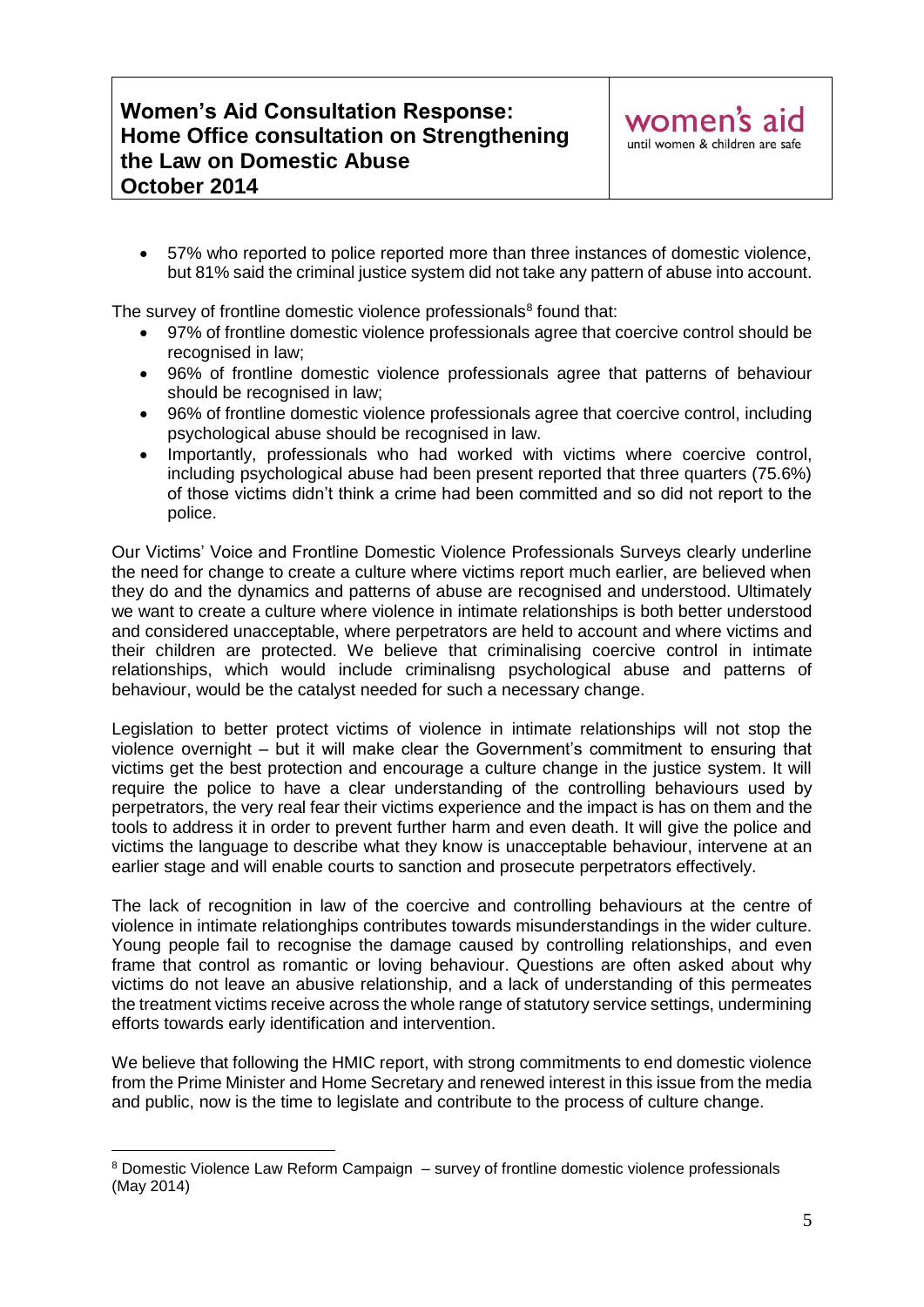#### **4. How would any changes you suggest be practically implemented?**

The HMIC report identified the need for signfiicant improvements to the collection of evidence in domestic violence cases. We agree and also believe that evidence should be collected regarding coercive control, including psychological abuse and patterns of behaviour. At first sight these behaviours may seem difficult to prove. However, the stalking legislation has demonstrated that similar behaviours can be proven by ensuring the 'course of conduct' is demonstrated by two or more behaviours, and at Section 4a causes "serious alarm or distress" which has a "substantial adverse effect on the day-to-day activities of the victim". This is designed to recognise the serious impact that stalking may have on victims, even where an explicit fear of violence is not created by each incident of stalking behaviour. The same would apply for coercive control and the psychological harm which it causes, and there are various practical ways that the evidence could be collected and proved including:

- Body worn cameras to collect evidence of the initial scene and behaviour of the alleged perpetrator.
- Monitoring the use by a person of the internet, e-mail or any other form of electronic communication
- Publishing any statement or material relating or purporting to relate to a person or purporting to originate from a person
- Interfering with any property in the possession of a person,
- Text and phone call records
- Watching or spying on a person
- Loitering in any place (whether public or private)
- Following a person
- Financial information (could be analysed for evidence of financial abuse).
- Evidence of repeated police callouts to a property.
- Records that the woman has kept herself of coercive and controlling behaviour and patterns of abuse.
- Physical or mental ill health: evidence from GP and other health professionals.
- Evidence from friends, family members, work colleagues or neighbours of repeated behaviour or patterns of abusive behaviour.
- The victim's deterioration in performance at work due to stress
- The victim stopping or changing the way they socialise

In order for any new law to better protect victims of domestic violence specialist training for frontline services such as the police and prosecutors on the nature and impact of coercive control would be required. A member of Women's Aid Young People's Advisory Panel who is a survivor of intimate partner violence stated that in her dealings with the police they often did not know the laws that could be used so clearly training has a key role to play.

We also believe that a general awareness raising campaign to support victims to recognise abuse would be beneficial accompanying a new law.

We believe that the key principles that should be taken into account when drafting legislation should include:

 An offence that allows the courts to take into account a variety of behaviours within a course of conduct in an intimate partner relationship, which together create an